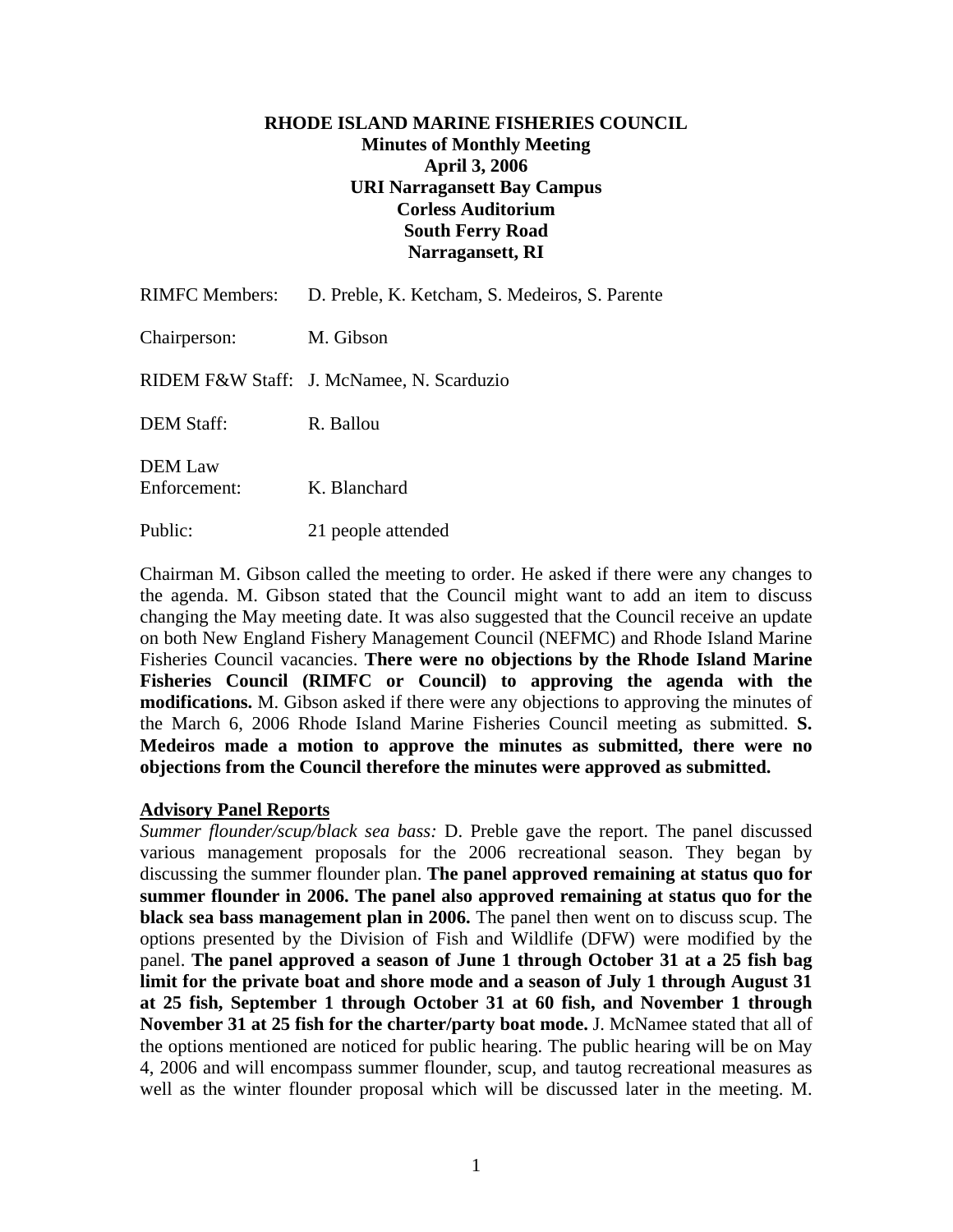Gibson stated that there might be a compliance problem with the advisory panel approved option for the charter/party boat mode; the DFW will look in to this. F. Blount noted that the party/charter boat representatives were willing to drop the month of July if this would be amenable to the Atlantic States Marine Fisheries Commission (ASMFC), as having the 25 fish in November was very important to the party and charter industry.

*Winter flounder:* K. Ketcham gave the report. The panel reviewed a report and PowerPoint presentation on the stock status of winter flounder. The main item up for discussion was the Coastal Marine Life Management Area (CMLMA). **The panel recommended moving the CMLMA boundary lines to meet up with the Colregs line at the mouth of Narragansett Bay.** There would be no possession of winter flounder north of this line and south of the line the restrictions would be the same as the rest of state waters. **They also supported removing the possession limit and permitting requirements for the CMLMA, the one exception being that the coastal ponds will remain at a 100 pound possession limit.** The reasons for this were that the fish need to be protected as they enter the bay to spawn and the permitting in the CMLMA was an unnecessary administrative burden, as it did not help in the restoration process for winter flounder. The panel went on to discuss the window of time allowed for dredging. **The panel supported a dredge window of October 15 – January 15 with no extensions allowed.** 

B. Morris stated that one of the original purposes of the CMLMA was for safety concerns. He went on to state that removing the CMLMA would allow larger boats with more horsepower to come inshore and take winter flounder, thereby increasing effort on the stock. He also felt that the closure of the Sakonnet River was unwarranted, as the data did not show an increase in catch in this area. He felt that this new line would be detrimental to recreational fishermen who fish around Breton Reef. He went on to state that the real problem is not fishing pressure but water pollution, most notably chlorine pollution. He questioned an agenda being pushed by the chairman. K. Ketcham stated that B. Morris had expressed these views at the meeting and was advised that he could draft any counter proposals he thought were appropriate to bring forward at the public hearing.

M. Gibson stated that he was unclear how the dredge window agenda item got on to the winter flounder agenda, but he did not recall that this was on the approved agenda. He went on to state that he did not think that this was an appropriate discussion for the panel to have had.

*Lobster:* T. Angel gave the report. The main focus of the meeting was to discuss the draft regulations which were eventually to go to public hearing and stem from ASMFC addendum VII to the lobster fishery management plan. T. Angel went through the various sections of the draft regulations and the comments made by the panel members. **The panel made a consensus statement to have the draft regulations sent to the Council, including the changes agreed to during the panel meeting, and to have the Council approve the draft regulations for public hearing.** A second proposal came forward at the meeting. This proposal was brought forward by J. Low and basically had a minimum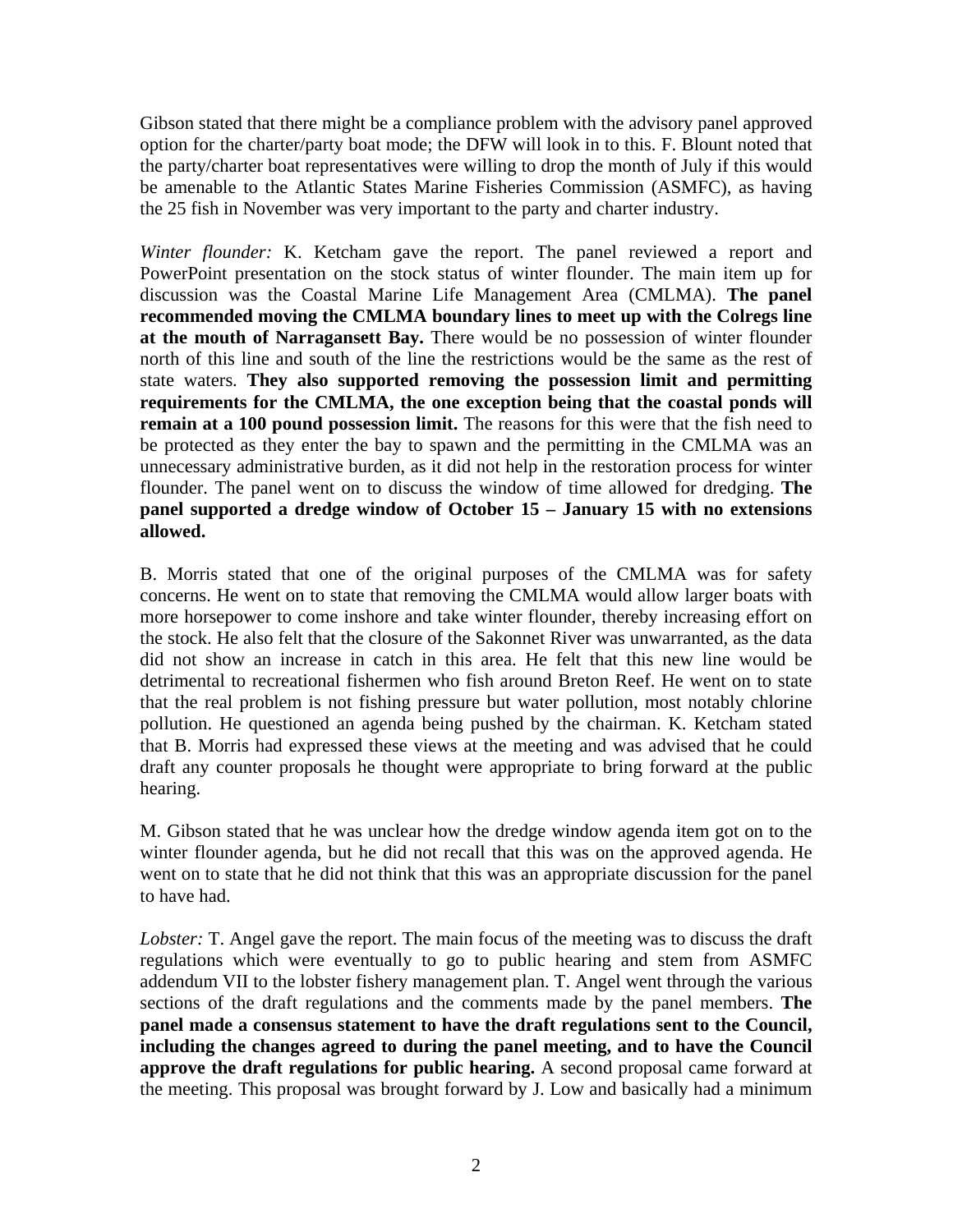trap level of 100 pots, even for those who would not qualify for any pots under the current draft regulations. **S. Medeiros made a motion to have the draft regulations with the amendments made by the advisory panel sent to public hearing as well as sending the J. Low proposal as an alternative. K. Ketcham seconded the motion.** There was a discussion about the intent of actively fished. The consensus was that the intent was the ASMFC's definition of actively fished, not the 75 days over two years as in RI regulation. They also discussed compliance issues. P. Brodeur suggested sending the equation used to calculate the trap number to all lobster fishermen so they have the opportunity to check this as people involved with the process have had the opportunity to do. **The Council voted 3 to approve (S. Medeiros, K. Ketcham, D. Preble) and one to oppose (S. Parente). The motion passed.** M. Gibson gave a review of Addendum VIII to the ASMFC lobster management plan.

*Enforcement:* S. Medeiros gave the report. The panel convened to discuss several proposals being brought forward by DEM Law Enforcement. The items discussed were a filet law, declaring a vessel commercial or recreational, consistency in penalty regulations, and questions from panel members to DEM Law Enforcement. The questions that were brought forward were about the new river herring regulations and out of state vessels fishing in RI. The panel recommended to the Council that they authorize the Enforcement advisory panel to meet again to further discuss the topics of a filet law and the commercial versus recreational declaration of a boat. **The Council had no objections to convening the Enforcement Advisory Panel again to continue discussion on the items mentioned.** 

*Shellfish:* J. McNamee gave the report. The main agenda item was a discussion on the Greenwich Bay shellfish management area. There has been an annual glut of shellfish in the market caused by the opening of this area. The panel discussed several proposals to try and alleviate this problem. The panel requested that the Council approve the reconvening of the Shellfish Advisory Panel to discuss these proposals in further depth so that a finished proposal can be brought forward for Council consideration. The Council had a draft agenda before them to consider. **The Council had no objections to authorizing a follow up meeting of the shellfish advisory panel.** The panel also discussed the summer opening of Greenwich Bay, stating that it was not needed, and they requested a resume be sent out for a potential alternate nominee to the panel.

### **New Business**

*Council advice to the Director on public hearing items:* J. McNamee went through the public hearing slideshow. The first item was the proposed closure on river herring in marine waters. These regulations had been promulgated through an emergency action, however Council advice was still necessary to make the closure permanent in regulation. All of the comments given during the public hearing, including written comments, were in support of the marine waters closure. The public comments made by the RI Saltwater Anglers Association included a caveat to have an annual report issued to the Council as well as convening a stakeholders group for this species. **D. Preble made a motion to recommend to the Director that he approve the regulatory language as presented at the public hearing. S. Medeiros seconded the motion.** There was discussion about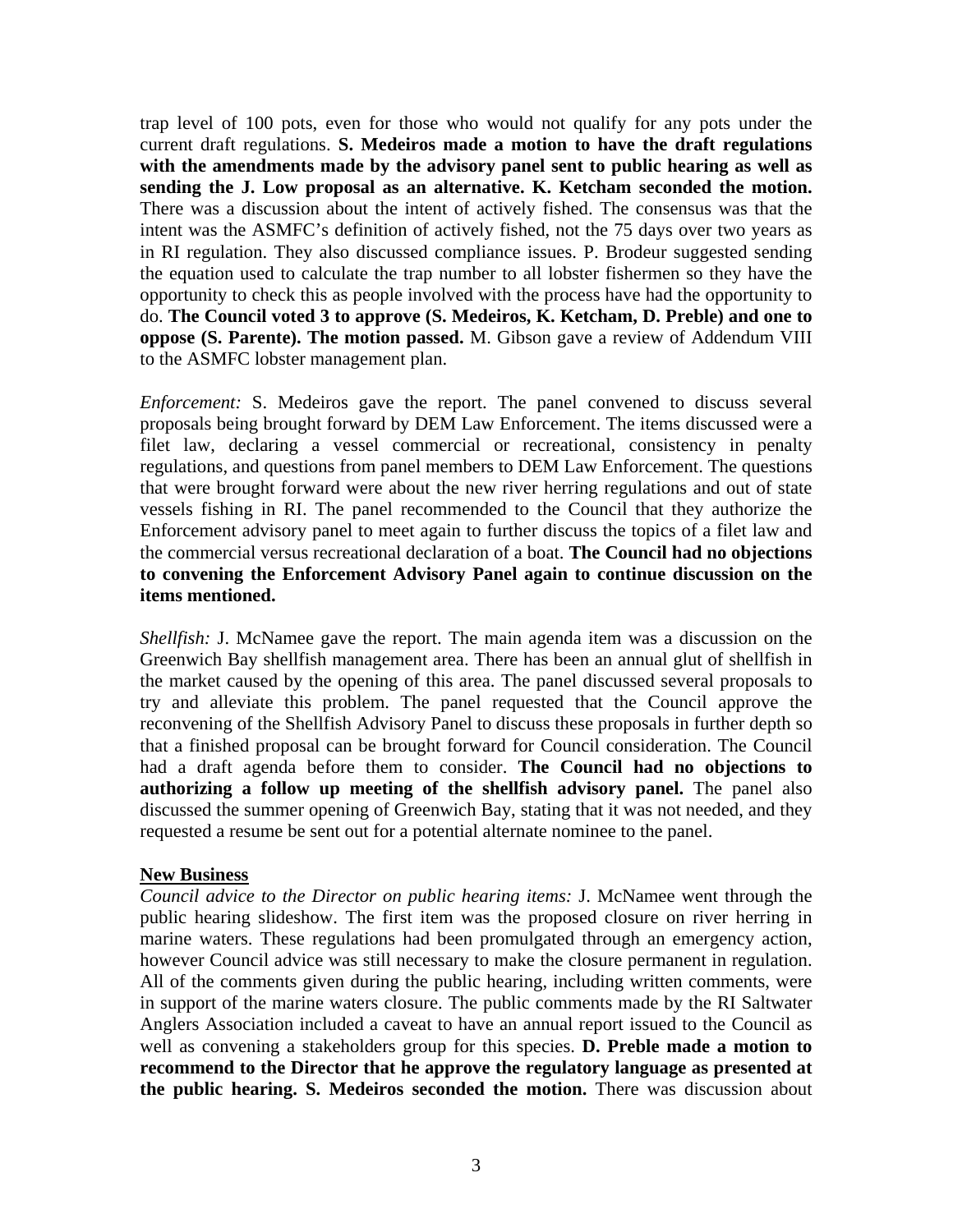possessing river herring mixed in with lobster bait, etc. K. Blanchard stated that DEM Law Enforcement officers would use their discretion upon finding a violation indicating that it was proclaimed by industry to be a rare event to have river herring mixed in with bait. **The motion passed unanimously. The Council had no objections to recommending the DFW issue an annual report on the stock status of river herring as well as convening a multi stakeholder group in a workshop format to discuss this report.**

The next agenda item was tautog commercial management options for 2006. The options were status quo and a proposal to move the summer sub period start date to July 15 rather than August 1. **K. Ketcham made a motion to recommend to the Director that he approve the advisory panel approved option with a summer sub period start date of July 15. S. Parente seconded the motion. The motion passed unanimously.** 

The next item was striped bass commercial management options for 2006. There were three proposals. The proposals were for status quo, a proposal that moves the spring sub period start date to June 10 rather than June 1, and a proposal from the RI Commercial Rod and Reel Anglers Association which adjusts the spring start date as well as implementing a dual bag limit. **K. Ketcham made a motion to recommend to the Director that he approve the advisory panel approved option that adjusts the spring sub period start date to June 10. D. Preble seconded the motion. The motion passed unanimously.** There was a discussion on removing the prohibition on gillnetting striped bass in state waters.

The last item was regarding state regulations on blue mussels. The statute regarding the minimum size of blue mussels was eliminated therefore the proposal was to update state regulations with the current statutory language and remove the minimum size from regulatory language. **D. Preble made a motion to recommend to the Director that he accept the changes as proposed. S. Medeiros seconded the motion. The motion passed unanimously.** 

*RI regulatory consistency with federal fishery management plans including monkfish:* M. Gibson gave some background on the topic. Some individuals had raised concerns about a monkfish fishery that has been taking place in RI state waters. The concern was that there was little in RI state regulations that would prohibit an individual from landing large amounts of monkfish if this becomes available in state waters. The solution brought forward by an industry representative was to bring RI state regulations more in line with federal regulations with regard to monkfish. M. Gibson went on to state that there are other species that these same circumstances apply to. M. Gibson suggested a possible course of action would be for the Council to request that the DFW go back and develop a list of the items that may need to come in line with federal regulations, allow the Council to comment on these items, and then move forward to a public hearing later in the year. K. Ketcham stated that this was his preferred course of action. The industry representative was present and he stated that other states have come in line with the federal standards in the monkfish fishery, mainly concerning landing limits. He advocates a similar action in RI. **The Council had no objections to this course of action**.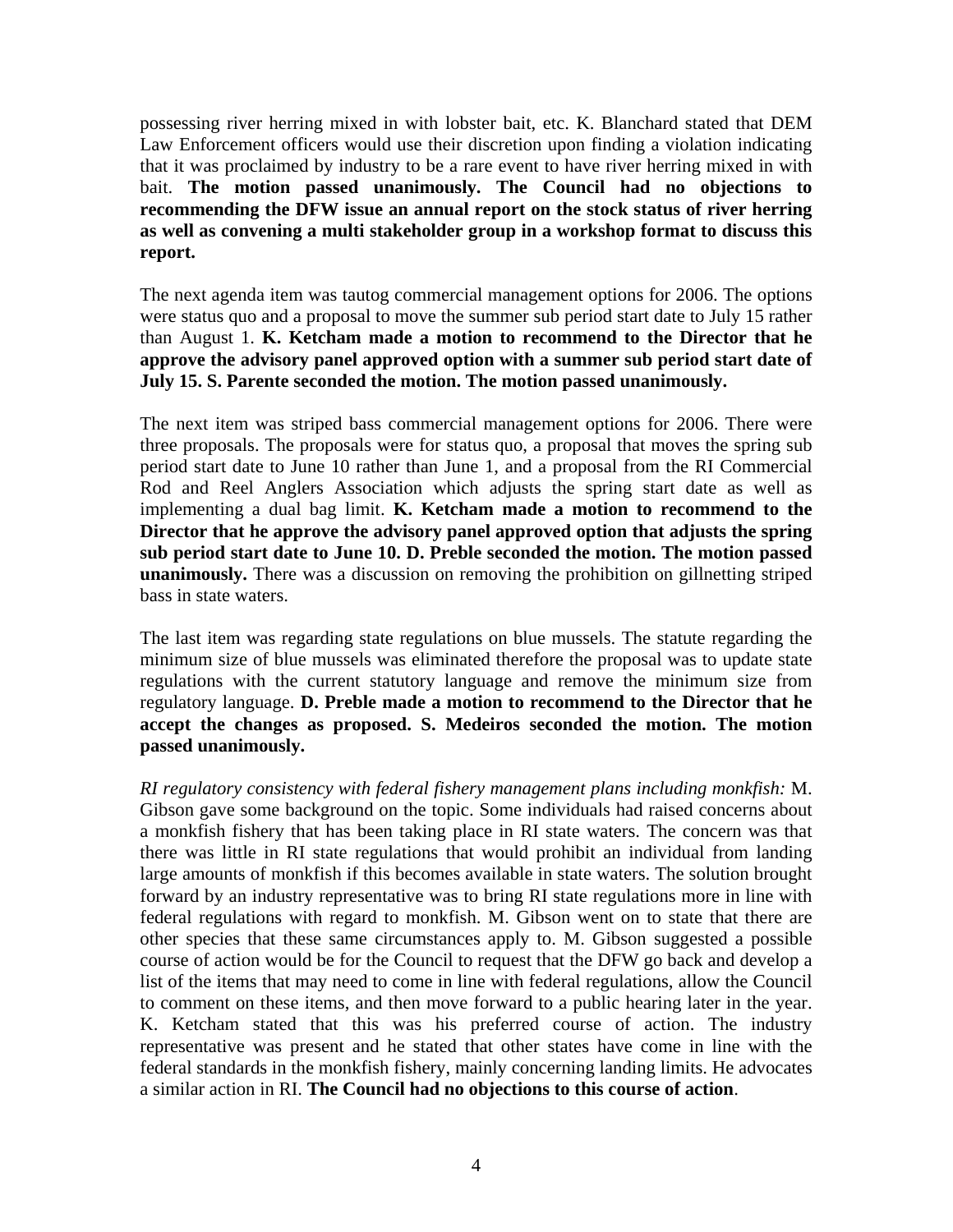# **Other Business**

*Advisory panel changes:* J. McNamee stated that the Council had previously endorsed adding a CFL licenses holder to their Industry Advisory Committee (IAC). He had included an excerpt from the meeting minutes where this was discussed. The reason for bringing this up was to inform them that the individual whose resume was included in the packet, R. Bellavance, was a CFL license holder and wished to be added to the IAC. **The Council had no objections to adding R. Bellavance to the IAC.**

*Council approval of tautog advisory panel agenda:* A draft agenda had been included in the packet. J. McNamee stated that he had worked with the panel chair to develop the agenda. He also requested that the Council authorize adding one more item to the agenda. This item would be a discussion on a slot limit analysis; this was a follow-up item from a previous advisory panel meeting. **The Council had no objections to approving the agenda as submitted with the addition of the slot limit discussion.**

*Council briefing on potential RI menhaden survey:* The menhaden advisory panel had endorsed developing a survey to try and quantify the amount of menhaden removed from Narragansett Bay by the Arc Bait company. The survey would consist of an observer in a spotter plane that would conduct a visual survey and document the claimed size of menhaden schools by the spotter pilot. The amount would then be ground truthed by an observer who would meet the Arc Bait vessels at the dock who would document the amount of menhaden landed. This was brought forward to the Council after the advisory panel meeting who recommended to the Director of DEM that he look in to developing this survey. J. McNamee suggested that he would develop this recommendation in a letter to the Director and he would copy the Council on this letter so that they know it has been transmitted. K. Ketcham stated that he was concerned about what exactly this survey would produce, feeling that in the end it will just be anecdotal evidence. He did not want this to be used in a harmful way. M. Gibson stated that he did not want to make any promises about what the DFW will be able to do. He did feel that in a crude sense, an estimate would be able to be made regarding a fraction of removal from the Bay, but he did not think the DFW would be able to develop this as some sort of an annual index. S. Medeiros stated that the conflicting user groups are all in favor of trying this. **The Council had no objections to this course of action.** 

*Change the May Council meeting date:* J. McNamee stated that a public hearing had been scheduled for May  $4<sup>th</sup>$  and he asked the Council whether they still wanted to move forward with there pre-scheduled May  $1<sup>st</sup>$  meeting or would they rather move the meeting to after the public hearing. **The Council suggested moving the meeting to May 4<sup>th</sup> to occur subsequent to the public hearing.**

### **Post agenda discussion**

F. Blount suggested to the Council that they may not want to put tautog on the May  $4<sup>th</sup>$ hearing as it may be contentious and should be carefully considered. He went on to state that the DFW should provide regulations for the adjacent states for the advisory panel to consider. He felt that out of state fishing, namely New York fishermen, were fishing in RI